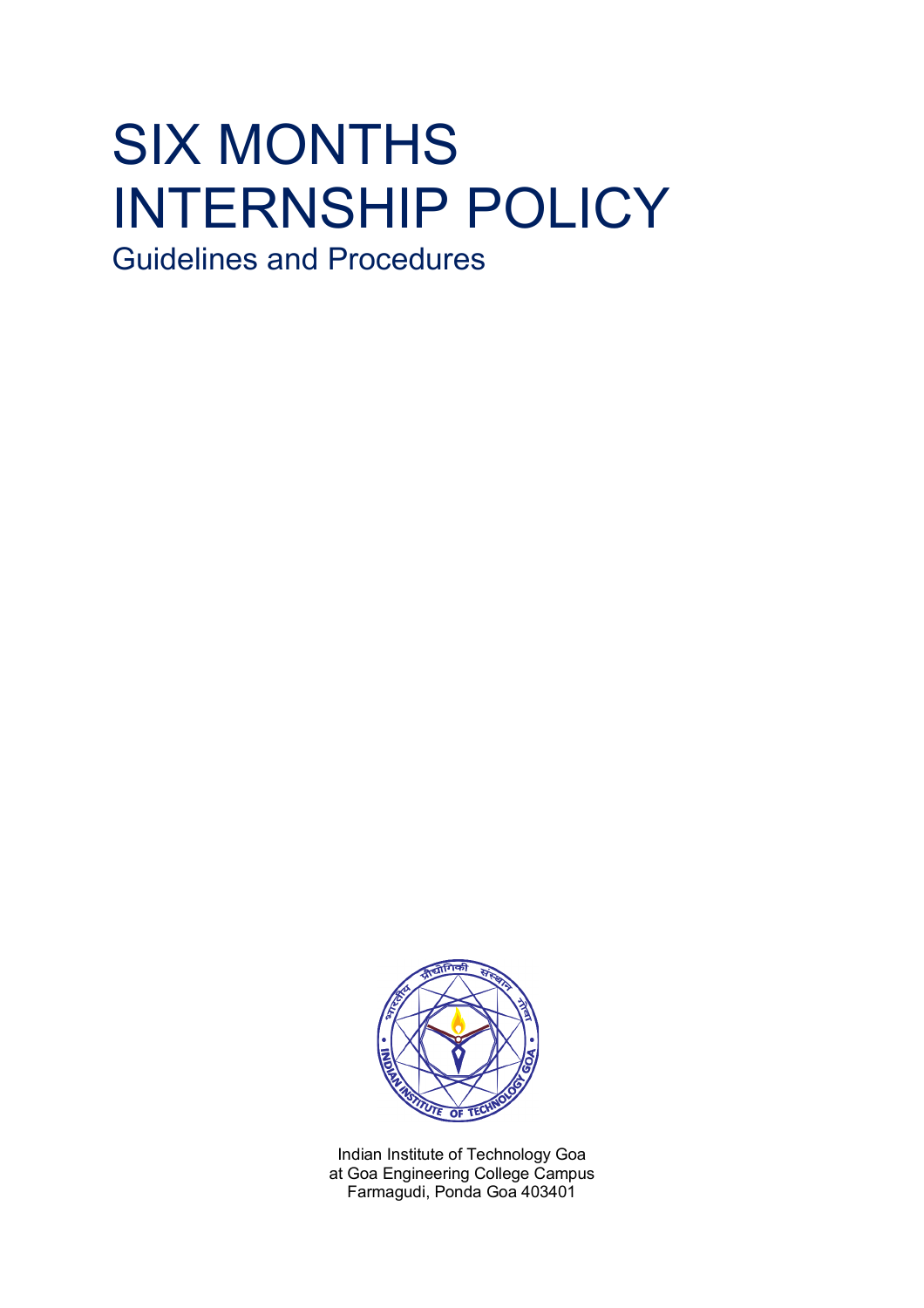## 1. Introduction

Senate of IIT Goa, in its third meeting dated 10-06-2019, have accepted the possibility of introducing a six-months internship in the B.Tech curriculum. Such internships will provide valuable hands-on experience and enhanced potential job opportunities to students, while it helps to build strong academia-industry relations. In addition, such experience will aid to produce innovative and talented workforce for the nation.

## 2. Duration and academic credits

B.Tech. students of all three schools (Computer science and engineering, Electrical engineering and Mechanical engineering) can avail a 6-months internship during their  $7<sup>th</sup>$ semester (tentatively Mid-May—Mid-November). At this point, students would have completed all core courses of the respective schools and have also opted for a few electives. This will help students to handle a technical project in an industry. Moreover, they will be available for campus placements which usually starts from December every year.

Students can avail 6-months internships in either one of the following types of organization

- An industry
- A research  $lab<sup>1</sup>$
- Academic institutes

The academic credits for the 6-months internship will be 24. This means 4 credits per month. The policy for grading will be decided by the individual department. The internships have to be strictly completed at least one week before the deadline of submitting the grades as mentioned in the academic calendar.

### 3. Internship selection process

While the placement cell and respective schools may provide necessary guidance, *it is the responsibility of students* to secure an internship position in any one of the organizations mentioned above.

The general procedure for availing internship is given below,

- **Step 1** The student applies for an internship in a company, and upon receiving a positive response, he/she requests Internship Notification Form (INF) to be filled by the company. INF contains details about project description, some additional technical details about the learning outcomes, location of the internship, salary and other details.
- **Step 2** The students forwards completed INF received from the industry to the internship committee of respective school. The committee will take a decision about the quality of internships. Whether to approve an internship based on INF rests entirely on the department. The committee should make a decision on approval within 2 working days, upon receiving the INF.
- **Step 3** If INF is approved by the department, the student appears for the selection processes set by the company. If the company insists on conducting selection processes before the approval of INF, the student can participate in them. However, only after the approval by the committee, the student can confirm the offer.

 $\overline{a}$ 

<sup>1</sup> Like NAL, DRDO etc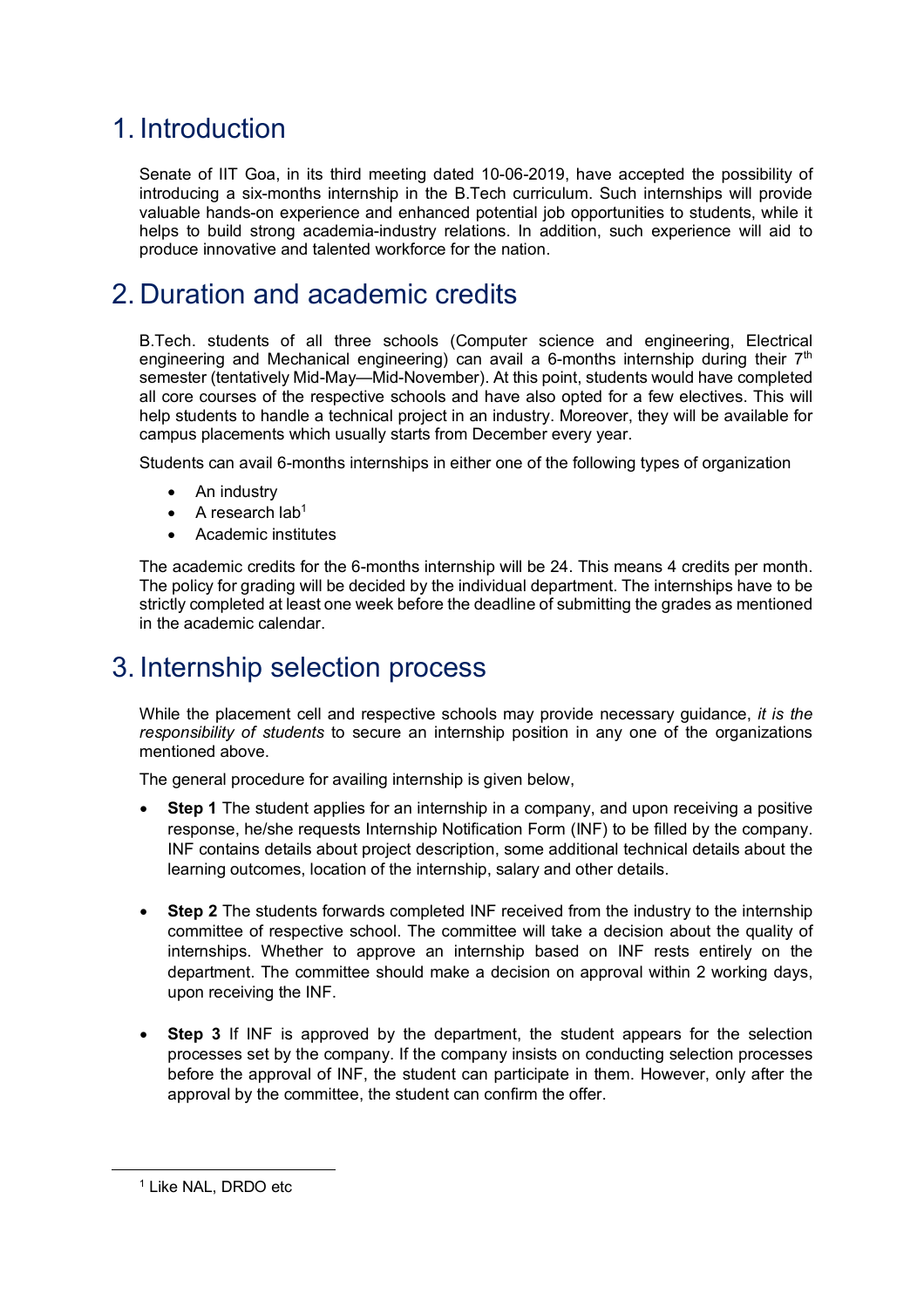- **Step 4** Once a student is confirmed for an internship from a company, he/she will be marked unavailable for further organizations. We follow one-student-one-internship policy in order to maintain a healthy industry-academia relationship.
- **Step 5** The department will allocate one internal faculty advisor for each internship, while the company allots an industrial counterpart.

In addition to the above procedure, the following modes of selection are also possible. In both cases, the placement cell or faculty need to make sure that the completed INF is made available to the internship advisory committee. The internship will be confirmed only after receiving approval from the committee.

- The placement cell can contact companies for internships. In this case, the opening will be announced in the portal for all students, and the selection process happens in the exact same way as the placements.
- Any faculty member of the department, through his/her industry contacts, can find internships for students.

Any confirmation of internship from the company should be communicated to the placement cell and the department within 3 working days. If a student fails to communicate, he/she will not be allowed to take that particular internship.

## 4. Guidelines to schools at IIT Goa

Each school is advised to form an internship advisory committee to address all academic activities related to the internship, ranging from approving an internship to grading.

The roles of the internship advisory committee are as follows

- Evaluate the INF received from the company and make a decision on approving the internship. Whether to approve an internship based on INF rests entirely on the respective school. However, it is advised to approve an internship that involves a core-department related project. The committee should make a decision on approval within 2 working days, upon receiving the INF.
- The committee will form an evaluation criterion for the internship, and the following are the recommendation from the institute. At the end of 6 months, each student is expected to submit a project report, and make a presentation to a department-specific evaluation committee. Grades will be given based on the quality of both report and presentation, as well as on the report submitted by the external supervisor. Further details about the evaluation mechanism can be worked out by the department.
- For each project, the committee will appoint a faculty member as an internal advisor.
- If a student finds an internship on his own, or a faculty member finds an internship for students, the committee is expected to inform the placement cell immediately about such internships.
- The committee will make decisions about policies of the respective schools regarding the internships.
	- $\circ$  Whether to allow cross-disciplinary internships, or only core-department related project.
	- $\circ$  If a student is not given sufficient technical work during the internship, initiate a mechanism to call the student back from the company.
	- $\circ$  Can students take either a summer internship and a B. Tech project or a summer internship and required number of courses.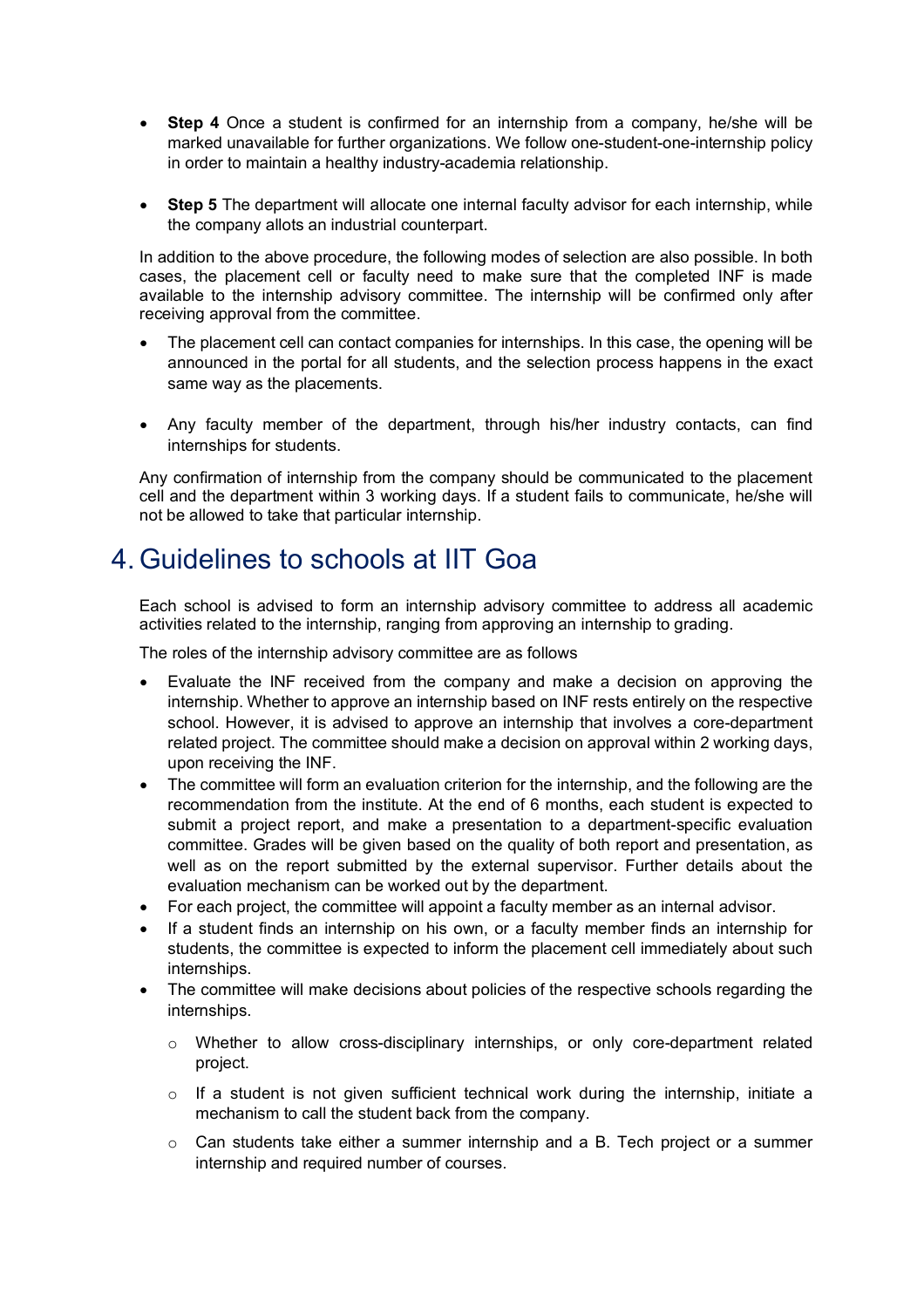- $\circ$  How to deal with students who are receiving internships for less than 6 months? The suggested guideline is to give 4 credits per month, and ask students to get remaining credits by course work, or mini projects.
- The roles of the internal advisor are as follows
	- $\circ$  The advisor must conduct periodic evaluations (at least monthly) of the students' progress, and stay in touch with the external supervisor appointed by the industry. At the end of every calendar month, the advisor is expected to collect a progress-update from the intern.
	- $\circ$  In case, if a student has technical/non-technical issues during the internship, the internal advisor will immediately talk to the student and the external supervisor to work out a solution. If such a solution is not possible, the advisor will notify the internship advisory committee of the same.

#### 5. Guidelines to companies

- An organization must share all details pertaining to the internship and submit the duly filled Internship Notification Form (INF) to create an opening. It is expected that the organization has a well-defined project, and a clearly stated objectives for the student.
- Since internships involve academic credits, the company will have to allot a supervisor for each intern, called as external supervisor. The external supervisor is expected to share the progress of the intern on a regular basis with the internal advisor (a faculty from IIT Goa). This will help the institute to monitor the progress of the project continuously. Moreover, at the end of each calendar month, the intern submit monthly interim progress report to the internal advisor.
- The organization, under no circumstance, can give students work related / unrelated to the internship before the date of joining.
- The company is expected to release the list of selected candidates within 2 working days after the selection process. This will make sure that the students selected for the company will not appear for any other companies.
- The company is suggested to keep a waitlist of students. In case, if a student fails to sign will for a particular position, the offer will automatically be apprised to the next student in the wait list.
- In case of pre-placement offers (PPO), all companies are expected to inform PPO always through the placement cell only.
- At the end of the internship, the external supervisor need to fill an evaluation form for each intern. The information received through this form will be used in grading.

## 6. Guidelines and regulations to students

- Students who are interested in internships are required to register in placements portal on/before the deadline.
- Students having 5 or more backlogs are not allowed to take this internship.
- If a student applies for an internship via the placements portal, he/she has to appear for all selection processes set out by the company.
- Once the department approves a confirmed internship for a student, he/she will be marked unavailable. Such students will not be allowed to take another opportunity, even in their own efforts.